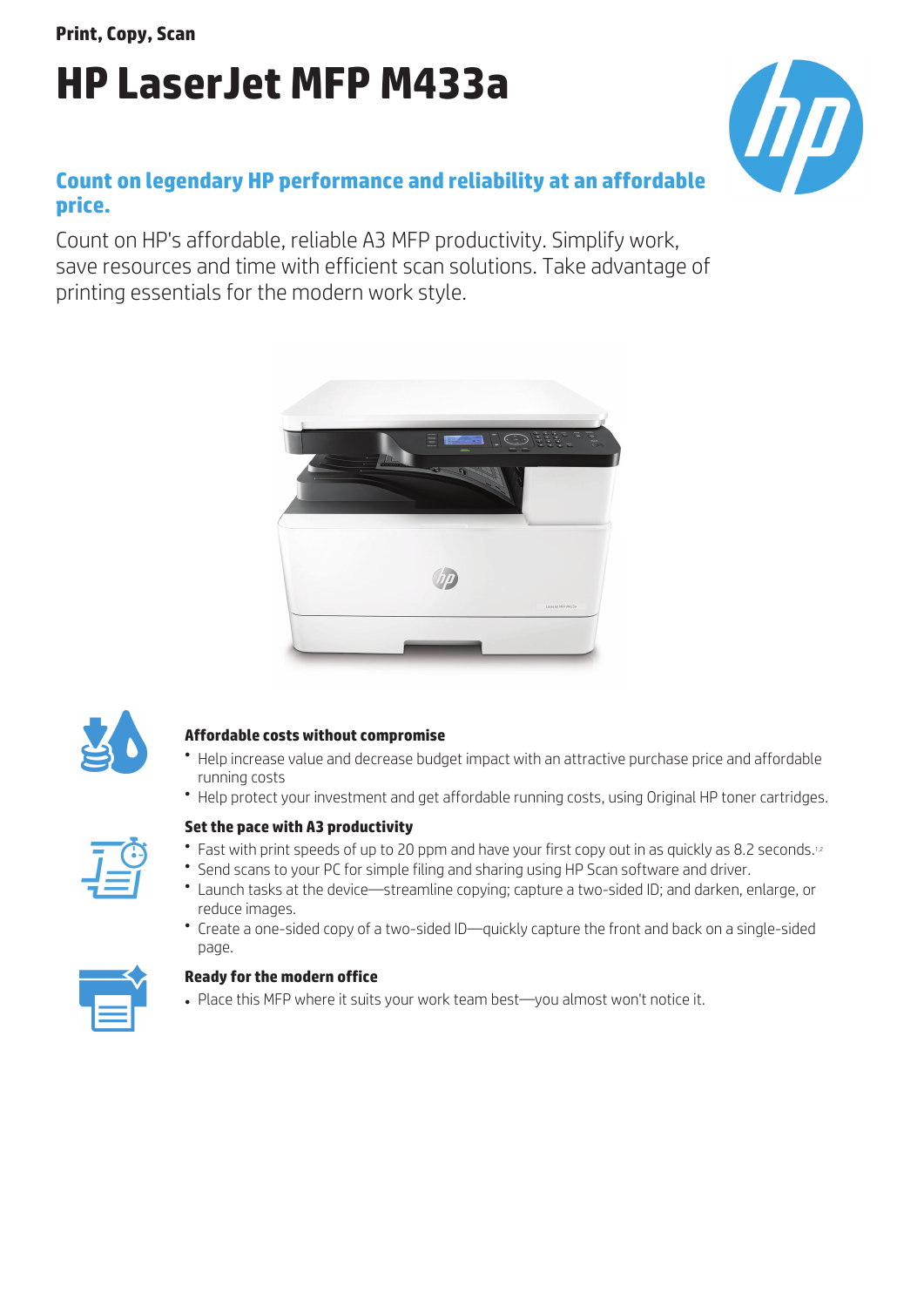# **Product walkaround**



# **Series at a glance**



# M433a (1VR14A)

- Print/copy speed: up to 20 ppm<sup>1</sup>
- Hi-speed USB 2.0
- 100-sheet multipurpose tray 1, 250-sheet tray 2
- Output capacity: 250 sheets
- Manual duplex printing and copying
- Black (A):  $\sim$ 7,400 pages (ISO)<sup>2</sup>

#### **Product walkaround disclaimers**

<sup>1</sup> Measured using ISO/IEC 24734 and excludes the first set of test documents. For more information, see hp.com/go/printerclaims. Exact speed varies depending on the system configuration, software application, driver,<br>and